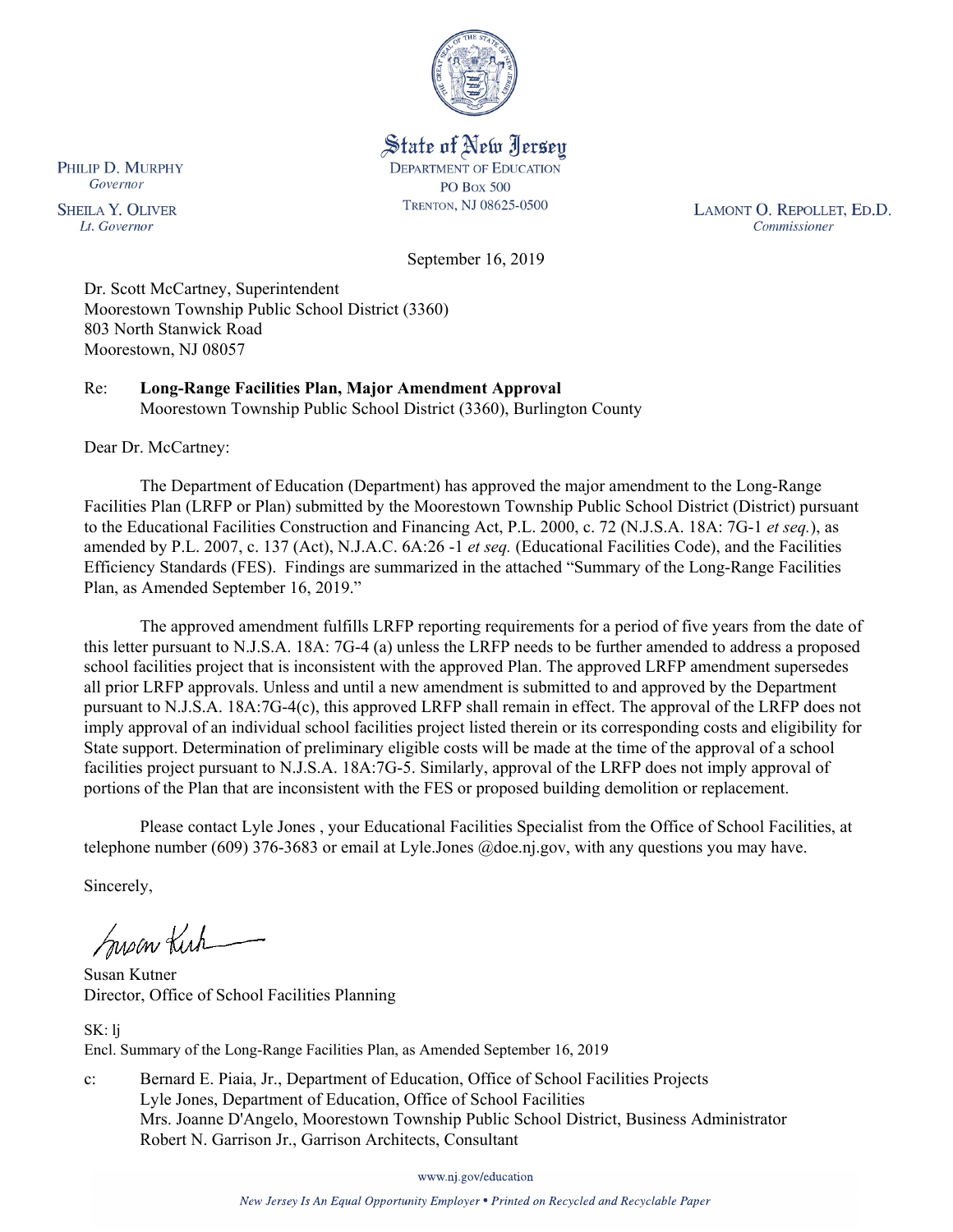# **Moorestown Township Public School District (3360) Summary of the Long-Range Facilities Plan, as Amended September 16, 2019**

The Department of Education (Department) has completed its review of the major amendment to the Long-Range Facilities Plan (LRFP or Plan) submitted by the Moorestown Township Public School District (District) pursuant to the Educational Facilities Construction and Financing Act, P.L. 2000, c. 72 (N.J.S.A. 18A: 7G-1 *et seq.*), as amended by P.L. 2007, c. 137 (Act), N.J.A.C. 6A:26-1 et seq. (Educational Facilities Code), and the Facilities Efficiency Standards (FES).

The following provides a summary of the District's approved amended LRFP. The summary is based on the standards set forth in the Act, the Educational Facilities Code, the FES, District-reported information in the Department's LRFP reporting system, and supporting documentation. The referenced reports in *italic* text are standard reports available on the Department's LRFP website.

### **1. Inventory Overview**

The District is classified as a Regular Operating District (ROD) for funding purposes. It provides services for students in grades PK-12.

The District identified existing and proposed schools, sites, buildings, rooms, and site amenities in its LRFP. Table 1 lists the number of existing and proposed district schools, sites, and buildings. Detailed information can be found in the *School Asset Inventory Report* and the *Site Asset Inventory Report.*

**As directed by the Department, school facilities projects that have received initial approval by the Department and have been approved by the voters, if applicable, are represented as "existing" in the LRFP.** Approved projects that include new construction and/or the reconfiguration/reassignment of existing program space are as follows: n/a.

### **Table 1: Number of Schools, School Buildings, and Sites**

|                                              | <b>Existing</b> | <b>Proposed</b> |
|----------------------------------------------|-----------------|-----------------|
| Number of Schools (assigned DOE school code) |                 |                 |
| Number of School Buildings <sup>1</sup>      |                 |                 |
| Number of Non-School Buildings <sup>2</sup>  |                 |                 |
| Number of Vacant Buildings                   |                 |                 |
| Number of Sites                              |                 |                 |

*1 Includes district-owned buildings and long-term leases serving students in district-operated programs 2 Includes occupied district-owned buildings not associated with a school, such as administrative or utility buildings*

Based on the existing facilities inventory submitted by the District:

- Schools using leased buildings (short or long-term):  $n/a$
- Schools using temporary classroom units (TCUs), excluding TCUs supporting construction:  $n/a$
- Vacant/unassigned school buildings:  $n/a$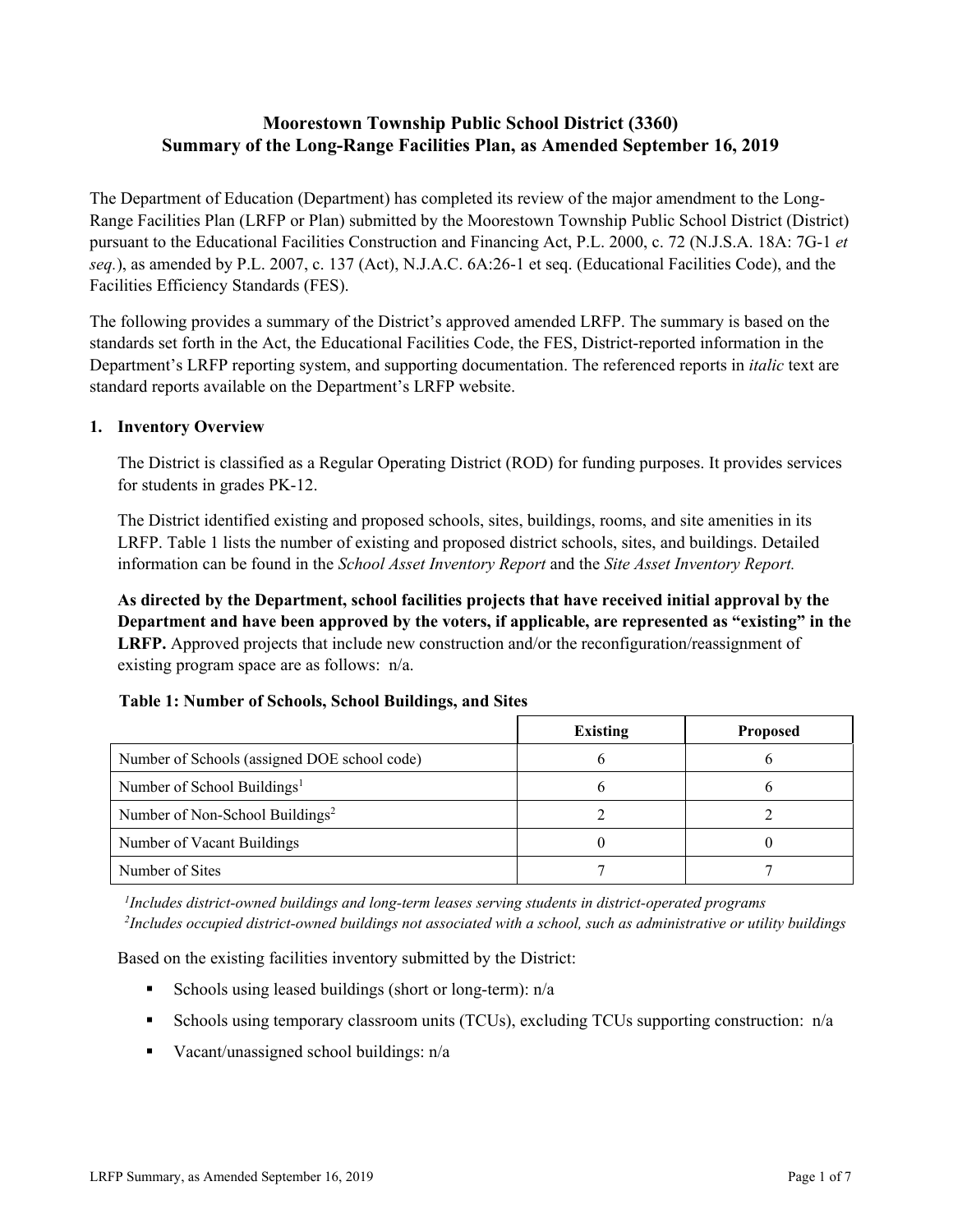**FINDINGS** The Department has determined that the proposed inventory is adequate for approval of the District's LRFP amendment. However, the LRFP determination does not imply approval of an individual school facilities project listed within the LRFP; the District must submit individual project applications for project approval.

## **2. District Enrollments**

The District determined the number of students, or "proposed enrollments," to be accommodated for LRFP planning purposes on a district-wide basis and in each school.

The Department minimally requires the submission of a standard cohort-survival projection using historic enrollment data from the Application for School State Aid (ASSA) or NJ Smart. The cohort-survival method projection method forecasts future students based upon the survival of the existing student population as it moves from grade to grade. A survival ratio of less than 1.00 indicates a loss of students, while a survival ratio of more than 1.00 indicates the class size is increasing. For example, if a survival ratio tracking first to second grade is computed to be 1.05, the grade size is increasing by 5% from one year to the next. The cohort-survival projection methodology works well for communities with stable demographic conditions. Atypical events impacting housing or enrollments, such as an economic downturn that halts new housing construction or the opening of a charter or private school, typically makes a cohort-survival projection less reliable.

### **Proposed enrollments are based on a standard cohort-survival enrollment projection.**

Adequate supporting documentation was submitted to the Department to justify the proposed enrollments. Table 2 provides a comparison of existing and projected enrollments. All totals include special education students.

|                              | <b>Existing Enrollments</b><br>2018 ASSA | <b>District Proposed Enrollments</b><br>2023-24 |
|------------------------------|------------------------------------------|-------------------------------------------------|
| <b>Grades</b>                |                                          |                                                 |
| PK (excl. private providers) | 79                                       | 180                                             |
| Grades K-5                   | 1,839                                    | 1,731                                           |
| Grades 6-8                   | 968                                      | 971                                             |
| Grades 9-12                  | 1.294                                    | 1,314                                           |
| <b>Totals K-12</b>           | 4,180                                    | 4,196                                           |

#### **Table 2: Enrollments**

**FINDINGS** The Department has determined the District's proposed enrollments to be acceptable for approval of the District's LRFP amendment. The Department will require a current enrollment projection at the time an application for a school facilities project is submitted incorporating the District's most recent enrollments in order to verify that the LRFP's planned capacity is appropriate for the updated enrollments.

### **3. District Practices Capacity**

Based on information provided in the room inventories, *District Practices Capacity* was calculated for each school building to determine whether adequate capacity is proposed for the projected enrollments based on district scheduling and class size practices. The capacity totals assume instructional buildings can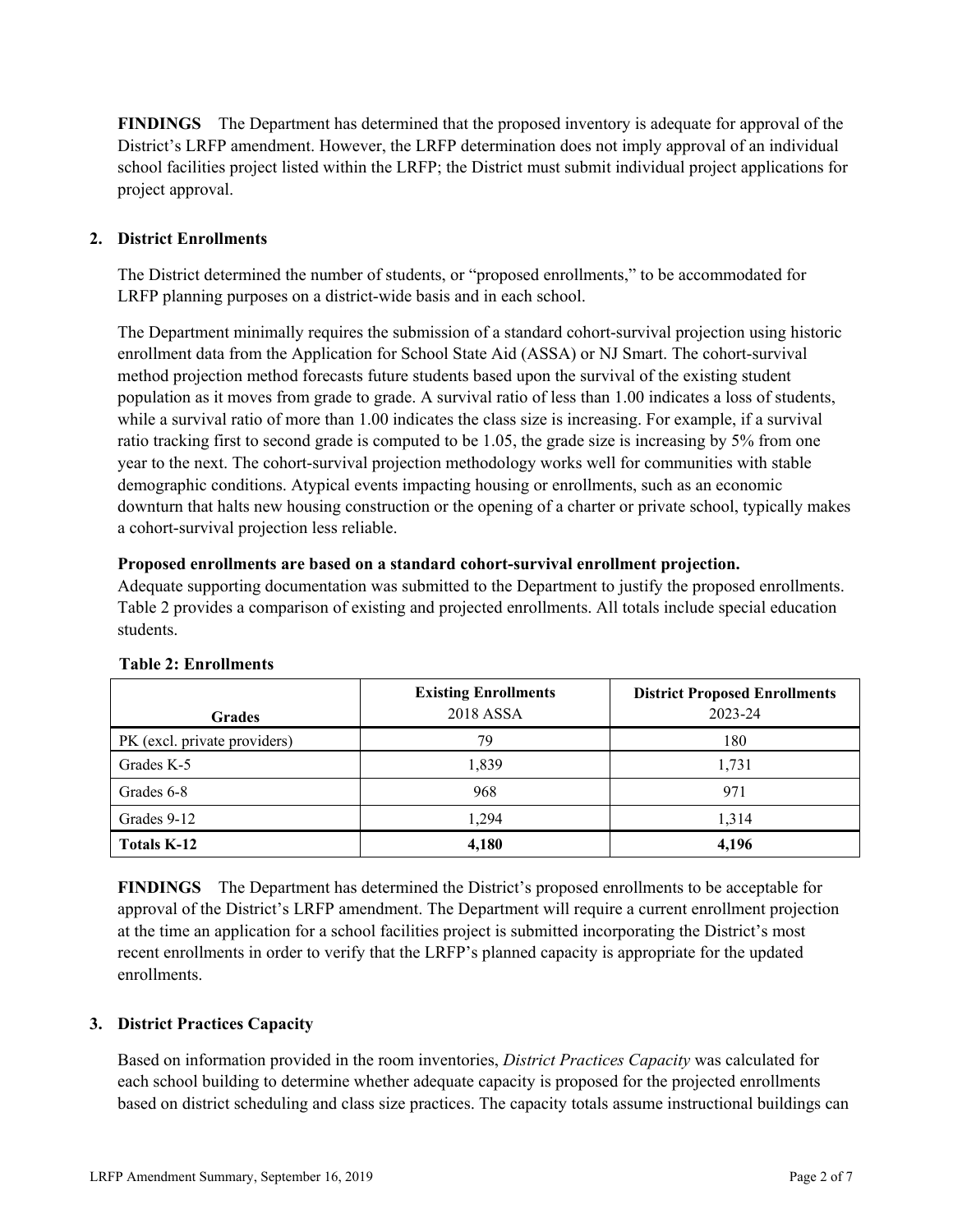be fully utilized regardless of school sending areas, transportation, and other operational issues. The calculations only consider district-owned buildings and long-term leases; short term leases and temporary buildings are excluded. A capacity utilization factor of 90% for classrooms serving grades K-8 and 85% for classrooms serving grades 9-12 is applied in accordance with the FES. No capacity utilization factor is applied to preschool classrooms.

In certain cases, districts may achieve adequate District Practices Capacity to accommodate enrollments but provide inadequate square feet per student in accordance with the FES, resulting in educational adequacy issues and "Unhoused Students." Unhoused students are considered in the "Functional Capacity" calculations used to determine potential State support for school facilities projects and are analyzed in Section 4.

Table 3 provides a summary of proposed enrollments and existing and proposed District-wide capacities. Detailed information can be found in the LRFP website reports titled *FES and District Practices Capacity Report, Existing Rooms Inventory Report, and Proposed Rooms Inventory Report.*

| <b>Grades</b>          | <b>Proposed</b><br><b>Enrollments</b> | <b>Existing</b><br><b>District</b><br><b>Practices</b><br>Capacity | <b>Existing</b><br>Deviation* | <b>Proposed</b><br><b>District</b><br><b>Practices</b><br>Capacity | <b>Proposed</b><br>Deviation* |
|------------------------|---------------------------------------|--------------------------------------------------------------------|-------------------------------|--------------------------------------------------------------------|-------------------------------|
| Elementary (PK-5)      | 1,911                                 | 2,235.15                                                           | 324.15                        | 2,235.15                                                           | 324.15                        |
| Middle $(6-8)$         | 971                                   | 802.60                                                             | $-168.40$                     | 1,009.60                                                           | 38.60                         |
| High $(9-12)$          | 1,314                                 | 1,560.60                                                           | 246.60                        | 1,560.60                                                           | 246.60                        |
| <b>District Totals</b> | 4,196                                 | 4,598.35                                                           | 402.35                        | 4,805.35                                                           | 609.35                        |

**Table 3: District Practices Capacity Analysis**

*\* Positive numbers signify surplus capacity; negative numbers signify inadequate capacity. Negative values for District Practices capacity are acceptable for approval if proposed enrollments do not exceed 100% capacity utilization.*

Considerations:

- Based on the proposed enrollments and existing room inventories, the District is projected to have inadequate capacity for the following grade groups, assuming all school buildings can be fully utilized: 6-8
- Adequate justification has been provided by the District if the proposed capacity for a school significantly deviates from the proposed enrollments. Generally, surplus capacity is acceptable for LRFP approval if additional capacity is not proposed through new construction.

**FINDINGS**The Department has determined that proposed District capacity, in accordance with the proposed enrollments, is adequate for approval of the District's LRFP amendment. The Department will require a current enrollment projection at the time an application for a school facilities project is submitted, incorporating the District's most recent Fall Enrollment Report, in order to verify that the LRFP's planned capacity meets the District's updated enrollments.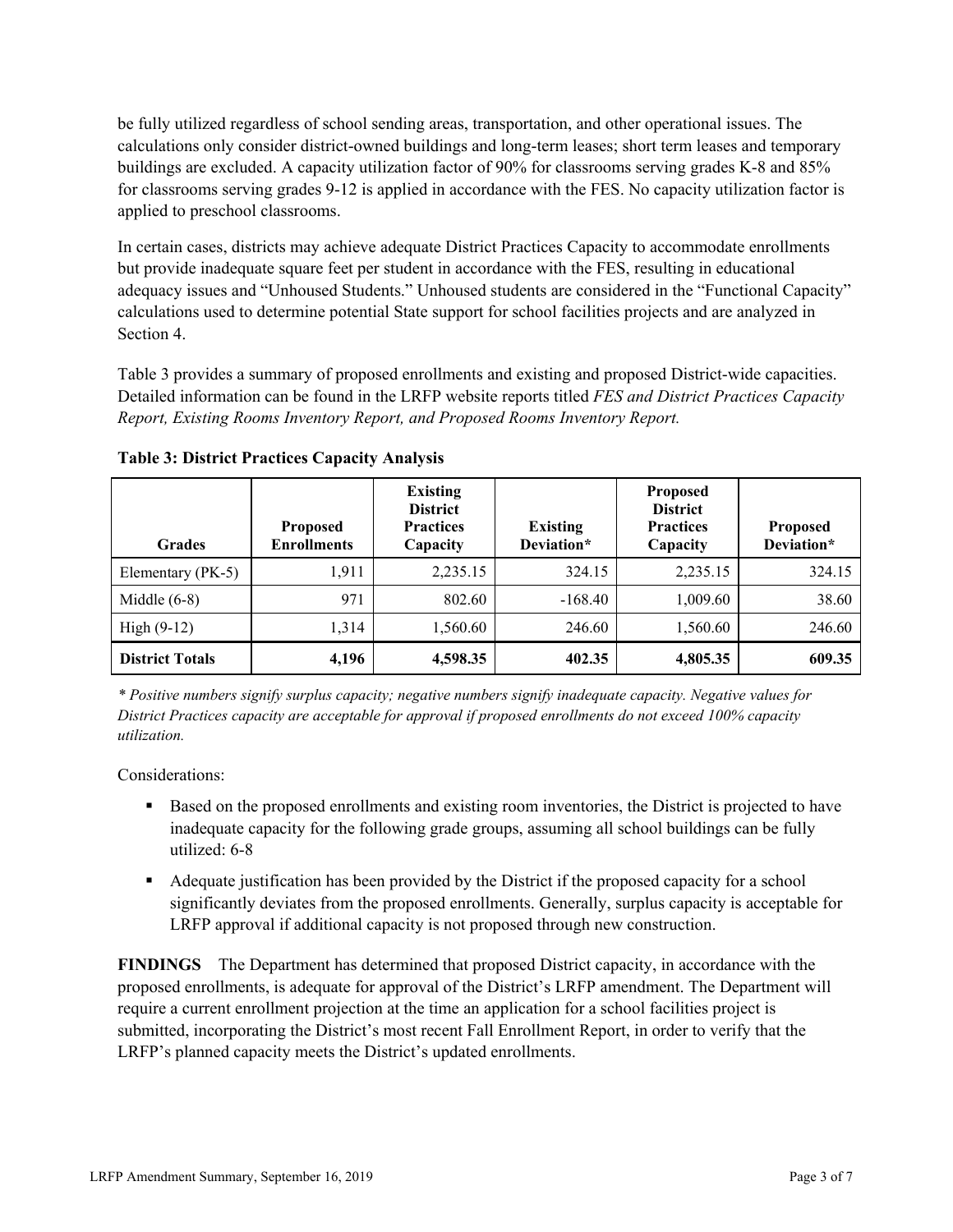### **4. New Construction Funding Eligibility**

*Functional Capacity* was calculated and compared to the proposed enrollments to provide a preliminary estimate of Unhoused Students and new construction funding eligibility.

*Functional Capacity* is the adjusted gross square footage of a school building *(total gross square feet minus excluded space)* divided by the minimum area allowance per full-time equivalent student for the grade level contained therein. *Unhoused Students* is the number of students projected to be enrolled in the District that exceeds the Functional Capacity of the District's schools pursuant to N.J.A.C. 6A:26-2.2(c). *Excluded Square Feet* includes (1) square footage exceeding the FES for any pre-kindergarten, kindergarten, general education, or self-contained special education classroom; (2) grossing factor square footage *(corridors, stairs, mechanical rooms, etc.)* that exceeds the FES allowance, and (3) square feet proposed to be demolished or discontinued from use. Excluded square feet may be revised during the review process for individual school facilities projects.

Table 4 provides a preliminary assessment of the Functional Capacity, Unhoused Students, and Estimated Maximum Approved Area for Unhoused Students for each FES grade group. The calculations exclude temporary facilities and short-term leased buildings. School buildings proposed for whole or partial demolition or reassignment to a non-school use are excluded from the calculations pending project application review. If a building is proposed to be reassigned to a different school, the square footage is applied to the proposed grades after reassignment. Buildings that are not assigned to a school are excluded from the calculations. In addition, only preschool students eligible for state funding (former ECPA students) are included. Detailed information concerning the calculations can be found in the *Functional Capacity and Unhoused Students Report* and the *Excluded Square Footage Report.*

|                                                | $PK/K-5$ | $6 - 8$   | $9-12$   | <b>Total</b> |
|------------------------------------------------|----------|-----------|----------|--------------|
| PK Eligible Students/K-12 Proposed Enrollments | 1,751    | 971       | 1314     |              |
| FES Area Allowance (SF/student)                | 125.00   | 134.00    | 151.00   |              |
| <b>Prior to Completion of Proposed Work:</b>   |          |           |          |              |
| <b>Existing Gross Square Feet</b>              | 275,828  | 127,780   | 296,299  | 699,907      |
| <b>Adjusted Gross Square Feet</b>              | 266,797  | 117,579   | 294,191  | 678,566      |
| <b>Adjusted Functional Capacity</b>            | 2,134.37 | 877.46    | 1948.25  |              |
| Unhoused Students                              | 0.00     | 93.54     | 0.00     |              |
| Est. Max. Area for Unhoused Students           | 0.00     | 12,535.00 | 0.00     |              |
| <b>After Completion of Proposed Work:</b>      |          |           |          |              |
| Gross Square Feet                              | 275,828  | 145,715   | 296299   | 717,842      |
| New Gross Square Feet                          | $\theta$ | 18,135    | $\theta$ | 18,135       |
| Adjusted Gross Square Feet                     | 266,797  | 135,714   | 294,191  | 696,701      |
| <b>Functional Capacity</b>                     | 2,134.37 | 1,012.79  | 1948.28  |              |
| Unhoused Students after Construction           | 0.00     | 0.00      | 0.00     |              |
| Est. Max. Area Remaining                       | 0.00     | 0.00      | 0.00     |              |

**Table 4: Estimated Maximum Approved Area for Unhoused Students**

Facilities used for non-instructional or non-educational purposes are ineligible for State support under the Act. However, projects for such facilities shall be reviewed by the Department to determine whether they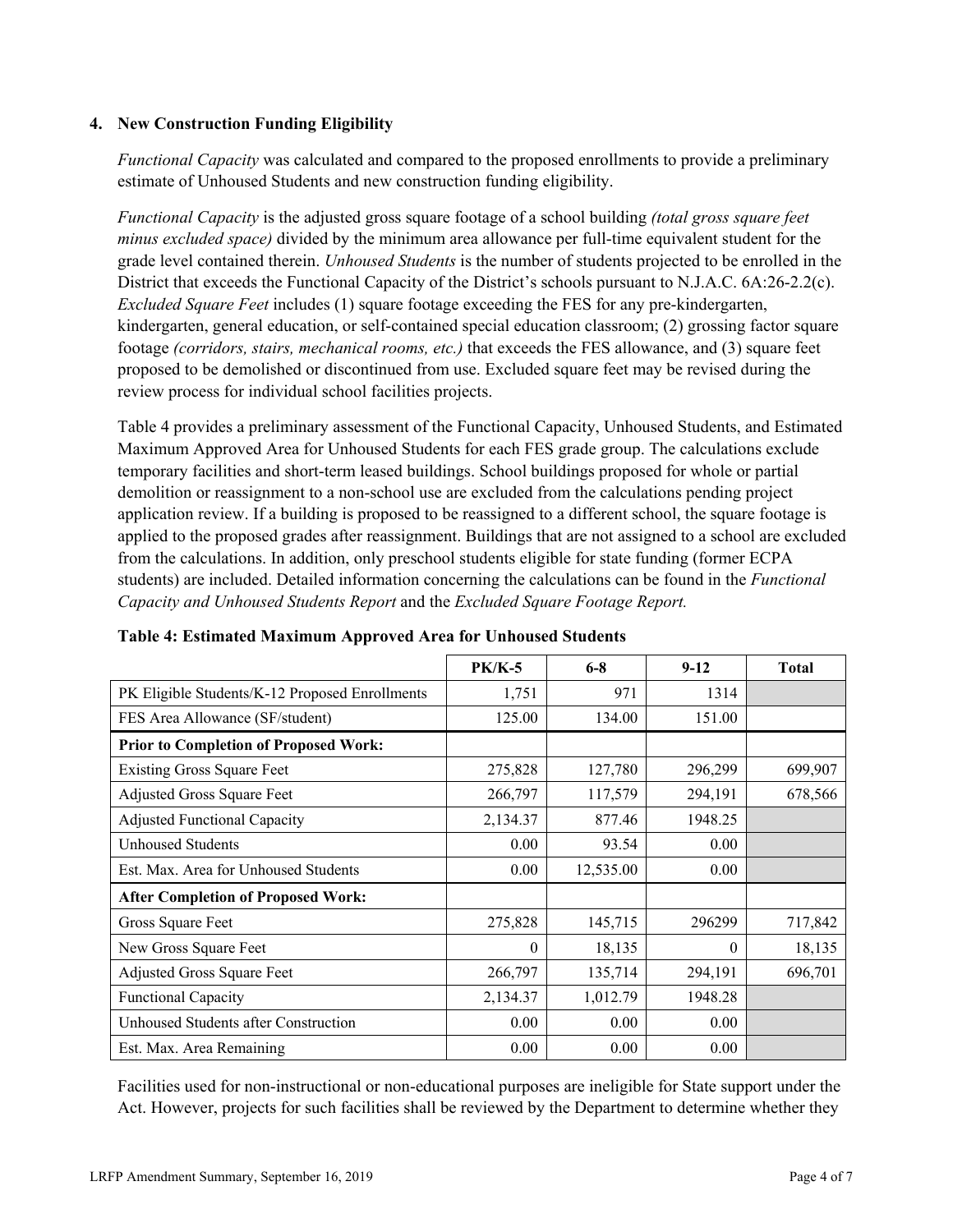are consistent with the District's LRFP and whether the facility, if it is to house students (full or part time) conforms to educational adequacy requirements. These projects shall conform to all applicable statutes and regulations.

Estimated costs represented in the LRFP by the District are for capital planning purposes only. The estimates are not intended to represent preliminary eligible costs or final eligible costs of approved school facilities projects.

Considerations:

- The District does not have approved projects pending completion, as noted in Section 1, that impact the Functional Capacity calculations.
- The Functional Capacity calculations *exclude* square feet proposed for demolition or discontinuation for the following FES grade groups and school buildings pending a feasibility study and project review: n/a .
- Based on the preliminary assessment, the District has Unhoused Students prior to the completion of proposed work for the following FES grade groups: 6-8.
- New construction is proposed for the following FES grade groups: 6-8.
- **Proposed new construction exceeds the estimated maximum area allowance for Unhoused** Students prior to the completion of the proposed work for the following grade groups: 6-8.
- The District, based on the preliminary LRFP assessment, will not have Unhoused Students after completion of the proposed LRFP work. If the District is projected to have Unhoused Students, adequate justification has been provided to confirm educational adequacy in accordance with Section 6 of this determination.

**FINDINGS** Functional Capacity and Unhoused Students calculated in the LRFP are preliminary estimates. Preliminary Eligible Costs (PEC) and Final Eligible Costs (FEC) will be included in the review process for specific school facilities projects. A feasibility study undertaken by the District is required if building demolition or replacement is proposed per N.J.A.C. 6A:26-2.3(b)(10).

### **5. Proposed Work**

The District assessed program space, capacity, and physical plant deficiencies to determine corrective actions. Capital maintenance, or *"system actions,"* address physical plant deficiencies due to operational, building code, and /or life cycle issues. Inventory changes, or *"inventory actions,*" add, alter, or eliminate sites, site amenities, buildings, and/or rooms.

The Act (N.J.S.A. 18A:7G-7b) provides that all school facilities shall be deemed suitable for rehabilitation unless a pre-construction evaluation undertaken by the District demonstrates to the satisfaction of the Commissioner that the structure might pose a risk to the safety of the occupants even after rehabilitation or that rehabilitation is not cost-effective. Pursuant to N.J.A.C. 6A:26-2.3(b)(10), the Commissioner may identify school facilities for which new construction is proposed in lieu of rehabilitation for which it appears from the information presented that new construction is justified, provided, however, that for such school facilities so identified, the District must submit a feasibility study as part of the application for the specific school facilities project. The cost of each proposed building replacement is compared to the cost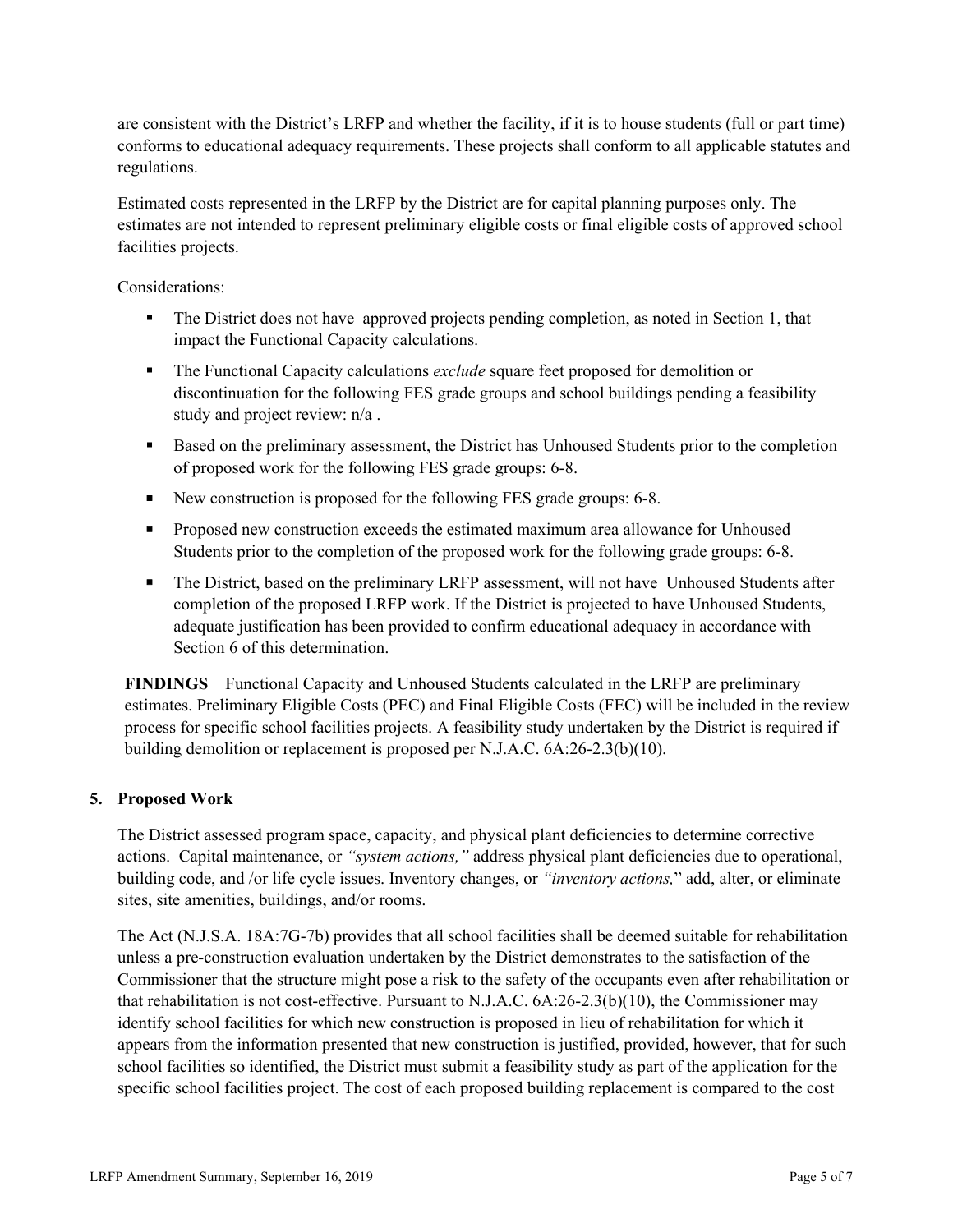of additions or rehabilitation required to eliminate health and safety deficiencies and to achieve the District's programmatic model.

Table 5 lists the scope of work proposed for each school based on the building(s) serving their student population. Proposed inventory changes are described in the LRFP website reports titled *"School Asset Inventory Report and "Proposed Room Inventory Report."* Information concerning proposed systems work, or capital maintenance can be found in the "LRFP Systems Actions Summary Report".

With the completion of the proposed work, the following schools are proposed to be eliminated: n/a; the following schools are proposed to be added: n/a .

| <b>Proposed Scope of Work</b>                                                                  | <b>Applicable Schools</b>                                                                                          |
|------------------------------------------------------------------------------------------------|--------------------------------------------------------------------------------------------------------------------|
| Renovation only (no new construction)                                                          |                                                                                                                    |
| System actions only (no inventory actions)                                                     | Baker ES (060), Roberts ES (100),<br>Moorestown HS (040), Moorestown Upper ES<br>$(115)$ , South Valley ES $(120)$ |
| Existing inventory actions only (no systems actions)                                           | n/a                                                                                                                |
| Systems and inventory changes                                                                  | n/a                                                                                                                |
| New construction                                                                               |                                                                                                                    |
| Building addition only (no systems or existing inventory actions)                              | n/a                                                                                                                |
| Renovation and building addition (system, existing inventory,<br>and new construction actions) | Allen MS $(110)$                                                                                                   |
| New building on existing site                                                                  | n/a                                                                                                                |
| New building on new or expanded site                                                           | n/a                                                                                                                |
| Site and building disposal (in addition to above scopes)                                       |                                                                                                                    |
| Partial building demolition                                                                    | n/a                                                                                                                |
| Whole building demolition                                                                      | n/a                                                                                                                |
| Site and building disposal or discontinuation of use                                           | n/a                                                                                                                |

### **Table 5. School Building Scope of Work**

**FINDINGS** The Department has determined that the proposed work is adequate for approval of the District's LRFP amendment. However, Department approval of proposed work in the LRFP does not imply the District may proceed with a school facilities project. The District must submit individual project applications with cost estimates for Department project approval. Both school facilities project approval and other capital project review require consistency with the District's approved LRFP.

## **6. Proposed Room Inventories and the Facilities Efficiency Standards**

The District's proposed school buildings were evaluated to assess general educational adequacy in terms of compliance with the FES area allowance pursuant to N.J.A.C. 6A:26-2.2 and 2.3.

District schools proposed to provide less square feet per student than the FES after the completion of proposed work as indicated in Table 5 are as follows: n/a

**FINDINGS** The Department has determined that the District's proposed room inventories are adequate for LRFP approval. If school(s) are proposed to provide less square feet per student than the FES area allowance, the District has provided justification indicating that the educational adequacy of the facility